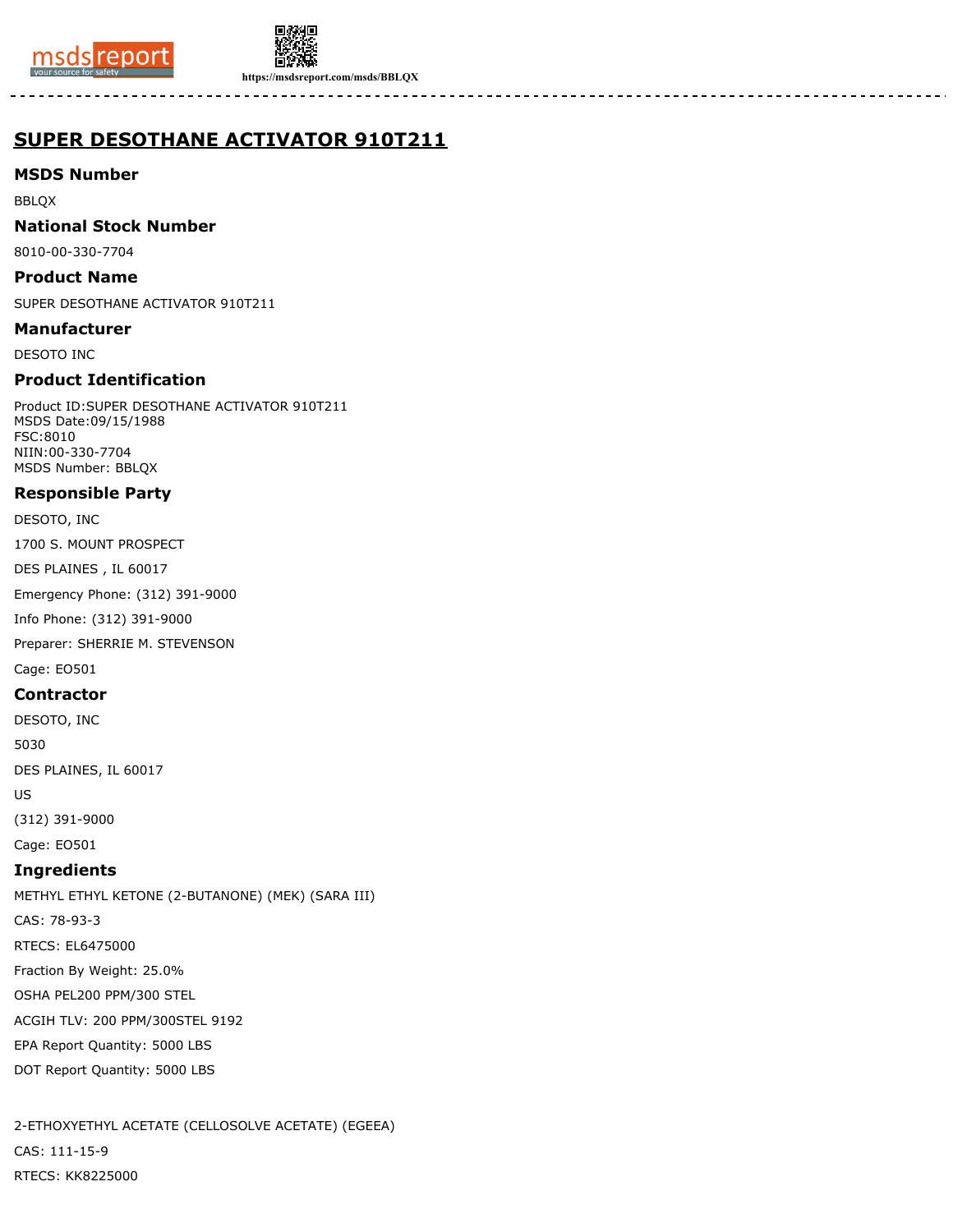



**https://msdsreport.com/msds/BBLQX**

Fraction By Weight: 10.0% OSHA PELS,100 PPM ACGIH TLV: S, 5 PPM; 9192

XYLENES (O-,M-,P- ISOMERS) (SARA III) CAS: 1330-20-7 RTECS: ZE2100000 Fraction By Weight: 10.0% OSHA PEL100 PPM/150 STEL ACGIH TLV: 100 PPM/150STEL;9192 EPA Report Quantity: 1000 LBS DOT Report Quantity: 1000 LBS

ALIPHATIC POLYISOCYANATE, HEXAMETHYLENE DIISOCYANATE CAS: 28182-81-2 RTECS: NQ9170000 OSHA PELNONE ACGIH TLV: NONE

1,6-DIISOCYANATOHEXANE (HEXAMETHYLENE DIISOCYANATE)

CAS: 822-06-0

RTECS: MO1740000

Fraction By Weight:

ACGIH TLV: 0.005 PPM; 9192

EPA Report Quantity: 1 LB

DOT Report Quantity: 1 LB

#### **Hazards**

Routes of Entry: Inhalation:YES Skin:YES Ingestion:YES Reports of Carcinogenicity:NTP:NO IARC:NO OSHA:NO Health Hazards Acute and Chronic:INHALATION: NASAL/RESPIRATORY IRRITATION, CNS DEPRESSION, HEADACHE, DIZZINESS, STAGGERING GAIT, CONFUSION OR UNCONSCIOUSNESS. SKIN: ALLERGIC SENSITIZATION, IRRITATION, DEFATTING, & DERMATITIS. EYES: I RRITATION. INGESTION: GASTROINTESTINAL IRRITATION, NAUSEA, VOMITING & DIARRHEA. Explanation of Carcinogenicity:NONE Effects of Overexposure:INHALATION: ASPHYXIATION, MUCOUS MEMBRANE IRRITATION/COUGHING/HEADACHE/SHORTNESS OF BREATH/ASTHMA. SKIN: PROLONGED/REPEATED CONTACT MAY CAUSE IRRITATION/DEFATTING/DERMATITIS/ALLERGIC SENSITIZATION. RE PEATED/PROLONGED OVEREXPOSURE TO SOLVENTS CAUSE PERMANENT BRAIN/NERVOUS SYSTEM DAMAGE/ASPIRATION OF MATERIAL INTO LUNGS. Medical Cond Aggravated by Exposure:HIGH DOSES OF XYLENE SHOWED EVIDENCE OF LIVER, KIDNEY, LUNG, SPLEEN, HEART, ADRENALS, EMBRYO/FETOTOXIC EFFECTS.

### **First Aid**

First Aid:INHALATION: REMOVE TO FRESH AIR FROM EXPOSURE. GIVE ARTIFICIAL RESPIRATION OR CARDIOPULMONARY RESUSCITATION IF REQUIRED. IF BREATHING IS DIFFICULT, GIVE OXYGEN. KEEP WARM/QUIET. GET MED ATT. SKIN: WAS H AFFECTED AREAS W/SOAP & WATER. DON'T USE SOLVENTS. REMOVE CONTAMINATED CLOTHING/WASH BEFORE REUSE. GET MED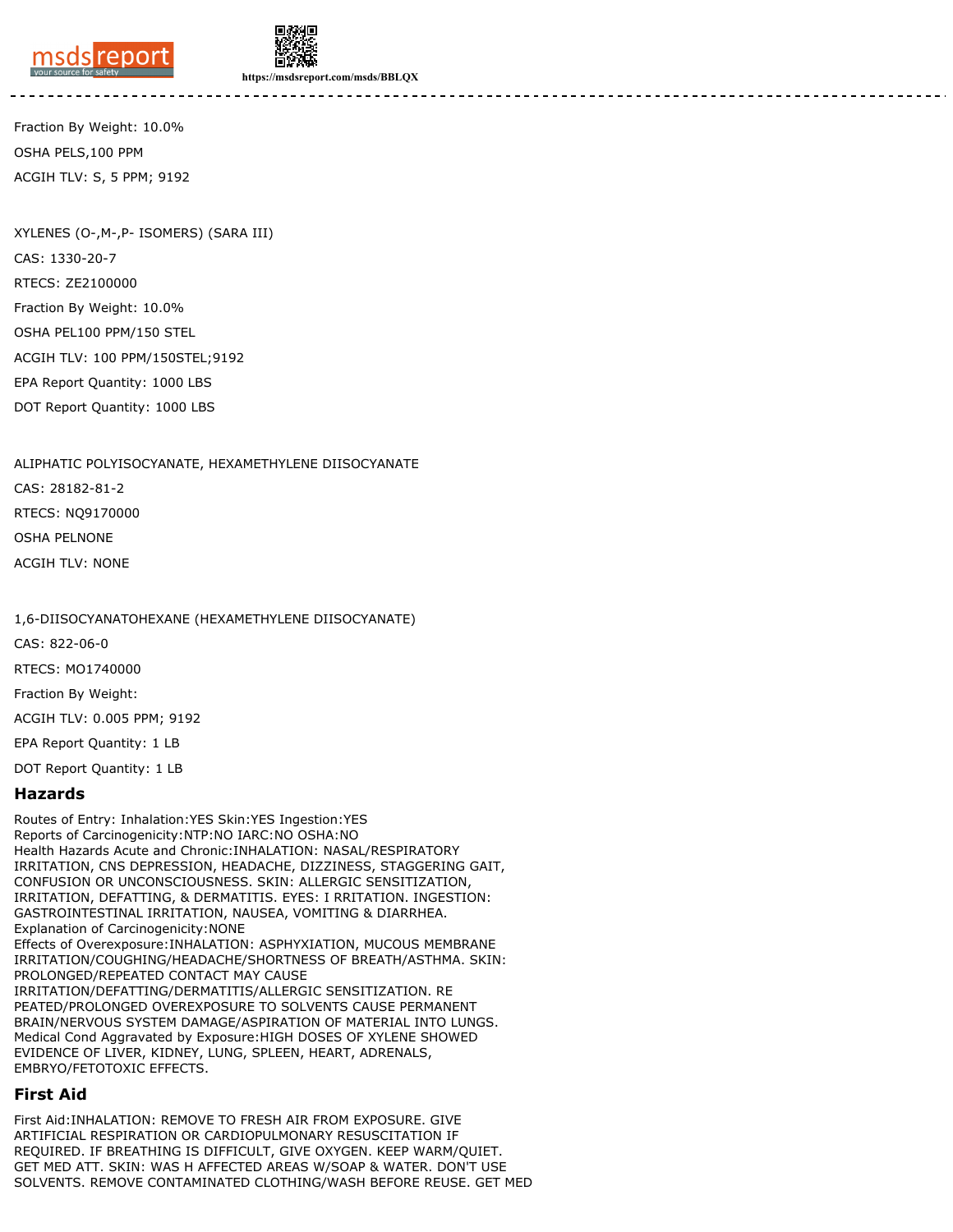



**https://msdsreport.com/msds/BBLQX**

ATT. EYES: FLUSH W/WATER FOR 15 MINS. GET MED ATT. INGESTION: GET MED ATT.

# **Fire Fighting**

Flash Point:22F TOC Lower Limits:1.70% Extinguishing Media:NFPA CLASS B EXTINQUISHERS, CO2, DRY CHEMICAL, FOAM.

Fire Fighting Procedures:WATER SPRAY MAY BE INEFFECTIVE. FOG NOZZLES ARE PREFERRABLE. WEAR SCBA/PROTECTIVE CLOTHING. CLOSED CONTAINERS MAY EXPLODED WHEN EXPOSED TO EXTREME HEAT.

Unusual Fire/Explosion Hazard:VAPORS MAY ACCUMULATE IN INADEQUATELY VENTILATED OR CONFINED AREAS. VAPORS MAY FORM EXPLOSIVE MIXTURES W/AIR, TRAVEL LONG DISTANCES, & FLASHBACK.

# **Accidental Release**

Spill Release Procedures:REMOVE ALL SOURCES OF IGNITION. WEAR PERSONAL PROTECTIVE EQUIPMENT TO AVOID BREATHING VAPORS/SKIN/EYE CONTACT W/SPILLED MATERIAL. USE NON-SPARKING TOOL. FOR SMALL SPILLS, DIKE/ABSORB W/INERT MATERIAL.

Neutralizing Agent:WATER (90-95%), DETERGENT (2%), AMMONIA (3-8%)

#### **Handling**

Handling and Storage Precautions:DON'T >49F. STORE LARGE QUANTITIES IN BLDGS DESIGNED/PROTECTED FOR STORAGE FLAMMABLE LIQUIDS. DON'T APPLY TO HOT SURFACES. DON'T TAKE INTERNALLY. Other Precautions:STORE IN TIGHTLY CLOSED CONTAINERS/PROTECT FROM MOISTURE/FOREIGN MATERIALS. ISOCYANATES REACT SLOWLY W/WATER TO FORM CO2 GAS WHICH CAN CAUSE CONTAINER TO EXPAND OR RUPTURE. DON'T CUT, PUNCTURE OR WELD ON OR NEAR DRUM.

# **Exposure Controls**

Respiratory Protection:IN AREA WHERE TLVS MAY BE EXCEEDED OR IF SPRAY MIST IS PRESENT, USE NIOSH/MSHA APPROVED RESPIRATORY PROTECTION. Ventilation:PROVIDE LOCAL EXHAUST/MECHANICAL VENTILATION TO KEEP Protective Gloves:CHEMICALLY RESISTANT Eye Protection:SAFETY GLASSES W/SIDESHIELDS, GOGGLES Other Protective Equipment:PROTECTIVE CLOTHING, SAFETY SHOWER, EYE BATH. Work Hygienic Practices:REMOVE/WASH CONTAMINATED CLOTHING BEFORE REUSE. Supplemental Safety and Health WT PER GAL: 8.23 PDS. THE FREE MONOMER CONTENT MAY RISE TO A MAXIMUM OF 1.6% AFTER 3-6 MONTHS STORAGE.

### **Chemical Properties**

Boiling Pt:B.P. Text:176-382F Vapor Density:>AIR Evaporation Rate & Reference:(N-BU AC = 1): 1 Appearance and Odor:CLEAR LIQUID, SOLVENT ODOR. Percent Volatiles by Volume:50%

### **Stability**

Stability Indicator/Materials to Avoid:YES CONTACT W/WATER, ALCOHOLS & AMINES. Stability Condition to Avoid:HEAT, ELECTRICAL EQUIPMENT, SPARKS & FLAME. DON'T STORE >49C. PROTECT FROM MOISTURE & FOREIGN MATERIALS. Hazardous Decomposition Products:CO, CO2, OXIDES OF NITROGEN & TRACES OF HCN & ISOCAYANATE MONOMER.

### **Disposal**

Waste Disposal Methods:WHEN DISPOSING OF THIS MATERIAL/ENSURE THAT IT'S PACKAGED/STORE/TRANSPORTED/IN ACCORDANCE W/LOCAL, STATE/FEDERAL REGS. NO DISPOSAL METHOD IS TO BE USED THAT WOULD POSE AN ENVIRONMENTAL OR HUMAN HEALTH THREAT/ANY WHICH WOULD CONTAMINATED SURFACE WATER

Disclaimer (provided with this information by the compiling agencies): This information is formulated for use by elements of the Department